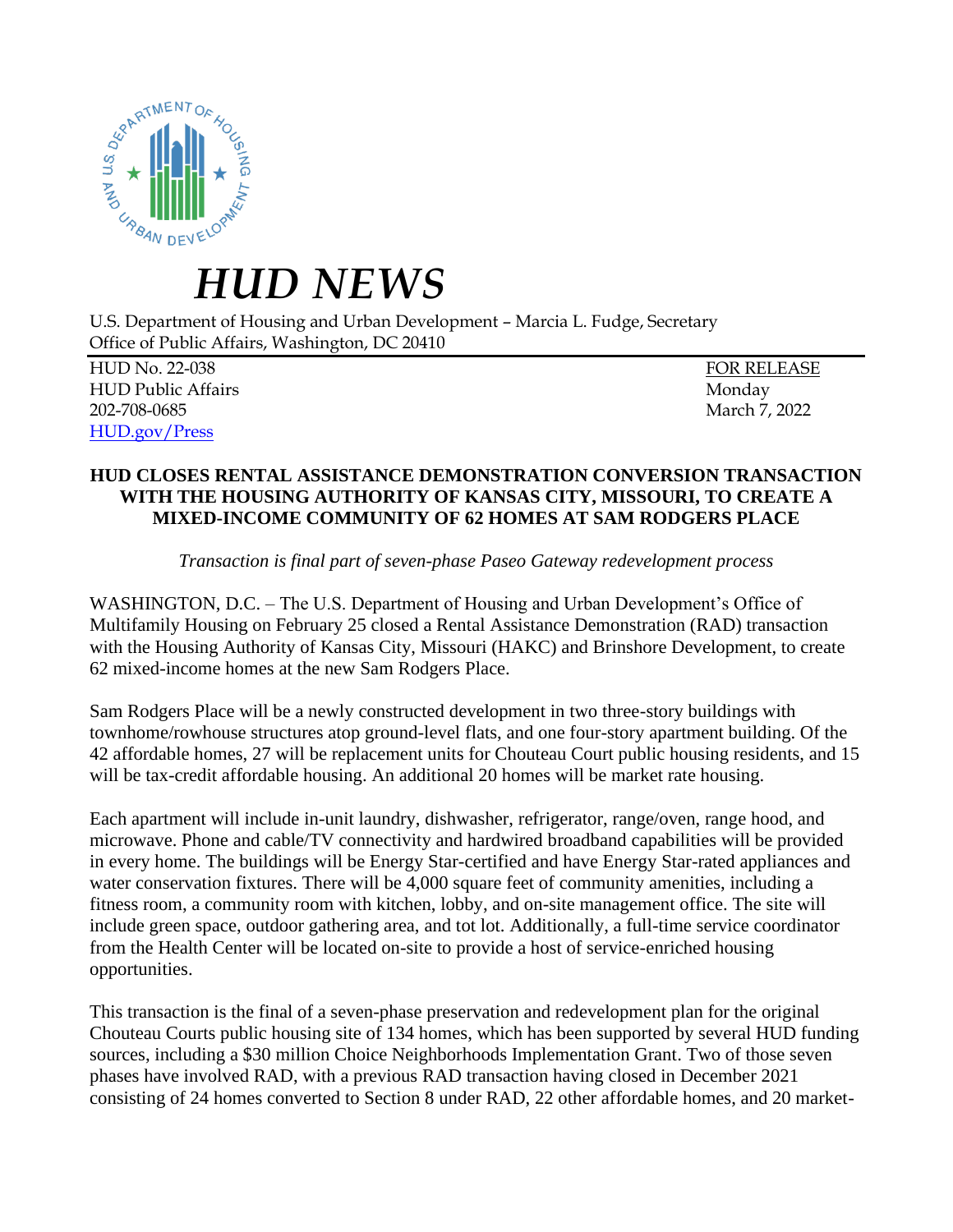rate homes.

The combination of Choice Neighborhoods and RAD allowed HAKC to generate \$109 million in local investment through 30 local partners across all seven phases of their Choice plan.

The RAD transaction includes a \$15.8 million construction budget (\$255,000 per unit) fully financed through:

- Choice Neighborhoods Funds
- HOME Funds
- National Housing Trust Fund
- Low Income Housing Tax Credit Equity
- First Mortgage Loan from the Missouri Housing Development Commission

## About RAD

RAD was designed to help address the multi-billion-dollar nationwide backlog of deferred maintenance in the public housing portfolio and to stem the loss of affordable housing that could no longer be kept to decent standards. From the program's inception through February 1, 2022, the [Rental Assistance Demonstration](https://www.hud.gov/RAD) has facilitated more than \$14 billion in capital investment to improve or replace nearly 175,000 deeply rent-assisted homes, most of which house extremely low-income families, seniors, and persons with disabilities.

Under RAD, projects funded under the public housing program convert their public housing assistance to project-based Section 8 rental assistance. Under Section 8, residents continue to pay 30% of their income towards rent and the housing must continue to serve those with very low and extremely low incomes, as was the case when the property was assisted through the public housing program. Residents must be notified and consulted prior to conversion, are given a right to return to assisted housing post-construction so that the same tenants can enjoy these newly preserved and improved apartments and maintain the same fundamental rights they had as public housing residents.

## **RAD Resources**

More programmatic information is available at the [RAD website.](file:///C:/Users/heny.schleifer/Downloads/HUD.gov/rad) Data on RAD is available at the [RAD Resource Desk.](https://www.radresource.net/pha_data2020.cfm)

[View photo essays and read case studies](https://www.hud.gov/RAD/news/case-studies) where RAD is working to successfully preserve and improve public housing for low-income families.

Watch an educational [video](https://www.youtube.com/watch?v=9bedPX6i5Rg) for public housing residents or those new to the RAD program.

**###**

*HUD's mission is to create strong, sustainable, inclusive communities and quality affordable homes for all. More information about HUD and its programs is available at [www.hud.gov](https://www.hud.gov/) and [https://espanol.hud.gov.](https://espanol.hud.gov/)*

> *You can also connect with HUD on [social media](https://www.hud.gov/program_offices/public_affairs/socialmedia) and follow Secretary Fudge on [Twitter](https://twitter.com/SecFudge) and [Facebook](https://www.facebook.com/SecFudge) or sign up for news alerts on [HUD's Email List.](https://www.hud.gov/subscribe/signup?listname=HUD%20News&list=HUD-NEWS-L)*